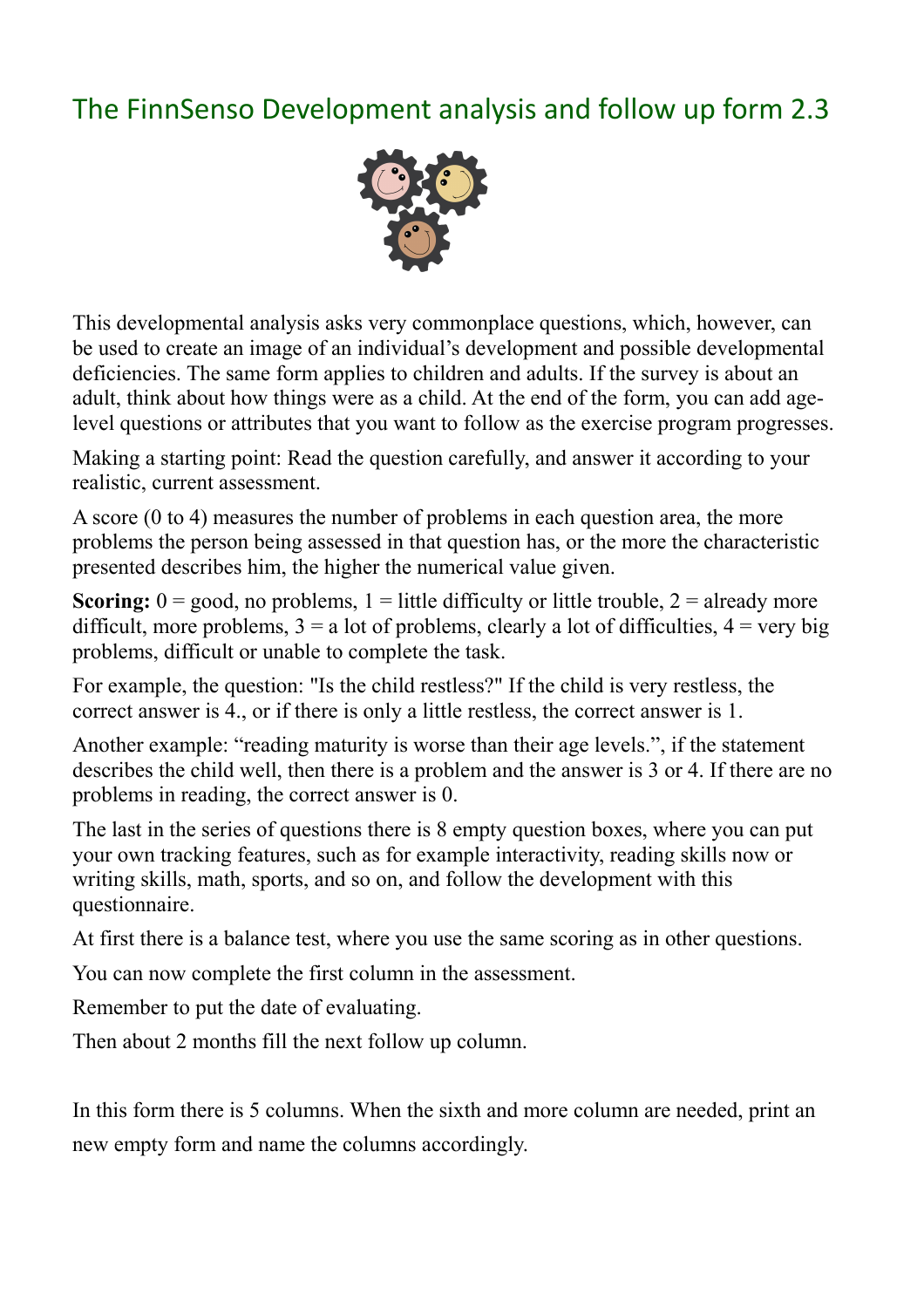Name:................................................................................................ Number of development analysis? Number of development analysis?

|                                                                                                                                                                                                                                                       | Q1 | Q <sub>2</sub> | Q3 | Q4 | Q5 |
|-------------------------------------------------------------------------------------------------------------------------------------------------------------------------------------------------------------------------------------------------------|----|----------------|----|----|----|
| Date<br>$\Rightarrow$                                                                                                                                                                                                                                 |    |                |    |    |    |
|                                                                                                                                                                                                                                                       |    |                |    |    |    |
| <b>Balance</b>                                                                                                                                                                                                                                        |    |                |    |    |    |
| Standing still. Starting position: legs from ankles together,<br>hands hanging casually on the sides, eyes open. Pay<br>attention to the swing. Time. age = seconds, e.g. 5 years<br>old 5 seconds, etc. 20 years old over 10 years.                  |    |                |    |    |    |
| Standing still. Starting position: legs ankles together, hands<br>hanging casually on the sides, eyes closed. Pay attention to<br>the swing. Time. Age = seconds, e.g. 7-year-old 7 seconds,<br>etc. 20-year-olds over 20 seconds.                    |    |                |    |    |    |
| <b>Internal tensions</b>                                                                                                                                                                                                                              |    |                |    |    |    |
| <b>Posture</b>                                                                                                                                                                                                                                        |    |                |    |    |    |
| Does the child go into the fetal position when stressed?                                                                                                                                                                                              |    |                |    |    |    |
| Poor posture, forward stooping posture, neck in forward<br>protruding position? (4 if poor posture)                                                                                                                                                   |    |                |    |    |    |
| The sitting position while watching books or drawing?<br>bending over the table, so-called lying position (although<br>there is no fault in the eyes, normally sees from the so-<br>called reading distance)?                                         |    |                |    |    |    |
| <b>Sensitivity profiling</b>                                                                                                                                                                                                                          |    |                |    |    |    |
| Is the child exceptionally shy, timid and tense, especially<br>in new situations? (4 if very timid)                                                                                                                                                   |    |                |    |    |    |
| Do the child have intense alienation when meeting new<br>people or intense performance excitement? If yes=>4                                                                                                                                          |    |                |    |    |    |
| Are changing situations particularly difficult and<br>distressing, do you need to prepare the child carefully for<br>new or changing situations? (4 if changing situations are<br>very difficult)                                                     |    |                |    |    |    |
| Do the child have clear sensory hyper-sensitivities? For<br>example hypersensitivity to hearing, to touch sensation,<br>to smell or taste or bright lights (photo-sensitivity),                                                                       |    |                |    |    |    |
| the Oral area tensions                                                                                                                                                                                                                                |    |                |    |    |    |
| Does the mouth move when drawing / writing? (4 if mouth<br>moves while drawing)                                                                                                                                                                       |    |                |    |    |    |
| Do the child have oral motor difficulties?, speech and<br>articulation difficulties, do the child have to go to speech<br>therapy?                                                                                                                    |    |                |    |    |    |
| Do the child constantly suck on stuff, the thumb, pen, shirt<br>collar, etc.? (4 if sucking continuously something, especially<br>when stressed)                                                                                                      |    |                |    |    |    |
| Messes up while eating, difficult to control the mouth<br>area?                                                                                                                                                                                       |    |                |    |    |    |
| <b>Hand tensions</b>                                                                                                                                                                                                                                  |    |                |    |    |    |
| Do the child have a squeezing pen grip, an abnormal pen<br>grip, a fist-like or other abnormal pen grip? 4 if very<br>compressive or so-called abnormal pen grip.                                                                                     |    |                |    |    |    |
| Is handwriting or pen use less developed than its age? (if<br>one can write). Is the handwriting large, the letters are<br>different in size, the lines are drifting (not straight), the<br>writing bends upwards, or the paper is placed very skewed |    |                |    |    |    |
| Use of hands, tense hands when playing an instrument,<br>using tools, etc. 4 if there are a lot of tension in hands.                                                                                                                                  |    |                |    |    |    |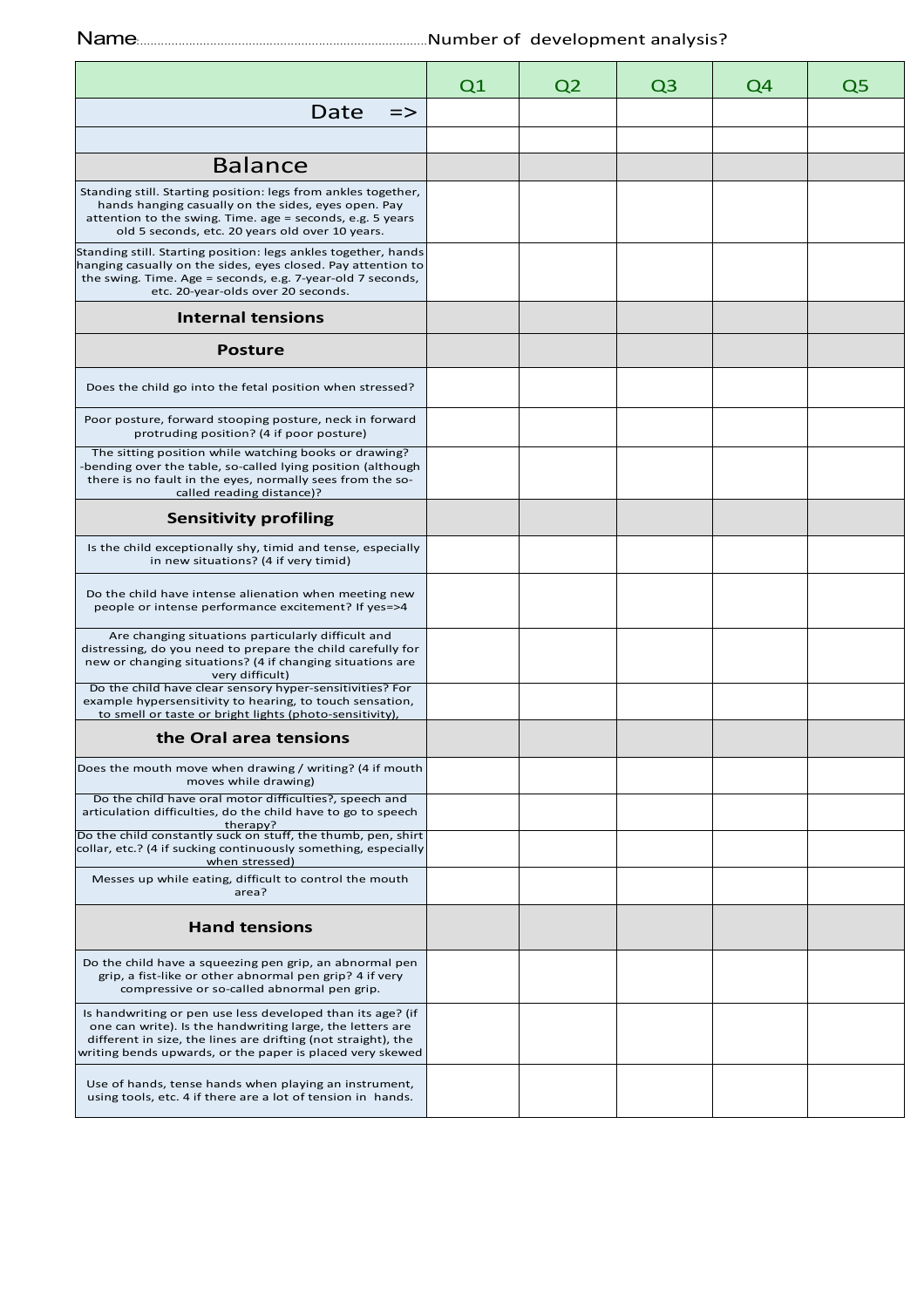|                                                                                                                                                                            | Q1 | Q2 | Q3 | Q4 | Q5 |
|----------------------------------------------------------------------------------------------------------------------------------------------------------------------------|----|----|----|----|----|
| <b>Sitting</b>                                                                                                                                                             |    |    |    |    |    |
| Difficult to sit still, it is like there are ants in the pants?<br>$Yes=4$                                                                                                 |    |    |    |    |    |
| Does the child often change position while sitting, often<br>the so-called lying down-position? Yes = 4                                                                    |    |    |    |    |    |
| Do the child often sit on his feet or do often rotate the<br>legs around the legs of a chair? 4 if sits in a chair often on<br>his feet.                                   |    |    |    |    |    |
| Do the child read / view books while lying down rather<br>than in a sitting position? Often = $4$                                                                          |    |    |    |    |    |
| <b>Auditory problems?</b>                                                                                                                                                  |    |    |    |    |    |
| Do often misunderstand the questions? Asking often<br>asking "WHAT did you say"?                                                                                           |    |    |    |    |    |
| Is the child pronouncing the heard words or sounds<br>incorrectly. Not pronouncing some sounds, or sounds<br>often converted into others?                                  |    |    |    |    |    |
| Has speech development been delayed? (4 if there was a<br>delay in speech development)                                                                                     |    |    |    |    |    |
| Weak memory, the so-called narrow proximity memory?<br>Do not remember what was just said. (4 if poor memory)                                                              |    |    |    |    |    |
| Concentration                                                                                                                                                              |    |    |    |    |    |
| Can the child complete the task he started? (4 if tasks are<br>usually missed)                                                                                             |    |    |    |    |    |
| Do the child often start new tasks while the previous ones<br>are still in progress? (4 if you continue with new ones<br>often, even if the previous ones are in progress) |    |    |    |    |    |
| Are there problems in concentration?                                                                                                                                       |    |    |    |    |    |